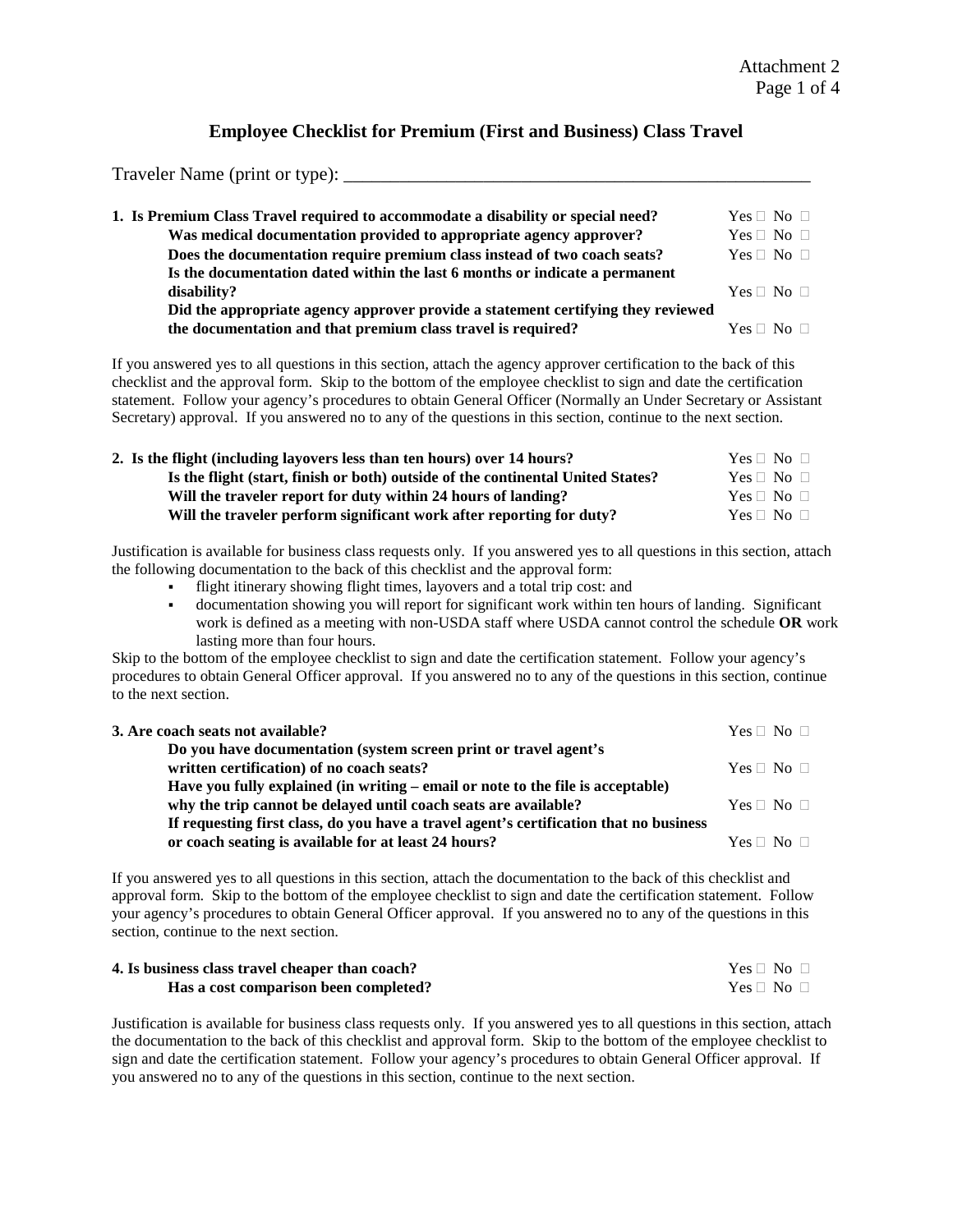Attachment 2 Page 2 of 4

| 5. Does the flight only offer premium class travel?<br>Do you have a statement from the travel agent or airline documenting that only | $Yes \sqcap No \sqcap$ |
|---------------------------------------------------------------------------------------------------------------------------------------|------------------------|
| premium class travel is offered?                                                                                                      | $Yes \sqcap No \sqcap$ |
| Do you have documentation from the airline website indicating that only premium<br>class travel is offered?                           | $Yes \sqcap No \sqcap$ |

Justification is available for business class requests only. If you answered yes to all questions in this section, attach the documentation to the back of this checklist and approval form. Skip to the bottom of the employee checklist to sign and date the certification statement. Follow your agency's procedures to obtain General Officer approval. If you answered no to any of the questions in this section, continue to the next section.

#### **6. Is premium class required for security reasons?**  $Yes \Box No \Box$

If you answered yes, attach documentation to the back of this checklist and approval form describing the security situation and why it requires premium class travel. Skip to the bottom of the employee checklist to sign and date the certification statement. Follow your agency's procedures to obtain General Officer approval. If you answered no to any of the questions in this section, continue to the next section.

| 7a. Are there other exceptional circumstances?                       | $Yes \sqcap No \sqcap$ |
|----------------------------------------------------------------------|------------------------|
| Is a Non-Federal Source funding the travel?                          | $Yes \sqcap No \sqcap$ |
| Has this been approved by the Office of Ethics or an Ethics Officer? | $Yes \sqcap No \sqcap$ |

Justification is available for business class requests only. If you answered yes to all questions in this section (7.a), attach the documentation to the back of this checklist and approval form. Skip to the bottom of the employee checklist to sign and date the certification statement. Follow your agency's procedures to obtain General Officer approval. If you answered no to any of the questions in this section (7.a), continue to the next section.

| 7b. Is premium class needed due to sanitation issues (international travel only)? | $Yes \sqcap No \sqcap$ |
|-----------------------------------------------------------------------------------|------------------------|
| Have the flight's sanitation issues been fully documented in writing?             | $Yes \sqcap No \sqcap$ |

Justification is available for business class requests only. If you answered yes to all questions in this section (7.b), attach the documentation to the back of this checklist and approval form. Skip to the bottom of the employee checklist to sign and date the certification statement. Follow your agency's procedures to obtain General Officer approval. If you answered no to any of the questions in this section (7.b), continue to the next section.

| 7c. Is premium class travel needed to support the agency's mission?      | $Yes \Box No \Box$     |
|--------------------------------------------------------------------------|------------------------|
| Has a detailed explanation of why the agency mission cannot be completed |                        |
| using coach seating been prepared for management's review?               | $Yes \sqcap No \sqcap$ |

If you answered yes to all questions in this section (7.c), attach the documentation to the back of this checklist and approval form. Skip to the bottom of the employee checklist to sign and date the certification statement. Follow your agency's procedures to obtain General Officer approval.

#### **If you answered no in all of the sections above, you do not qualify for premium (first and business) class travel. No special approvals are necessary. Please submit your travel authorization for coach class arrangements to your normal approving official for review.**

**Certification:** I certify that the premium class travel requested is in the Government's best interest and are for the purpose(s) indicated. I understand that Premium class (first or business class) travel is not an entitlement and that I must comply with the Department's procedures for requesting premium (first or business) class accommodations. I will provide additional documentation, including medical certification, if required. I also understand that the falsification of information on this form may be grounds for disciplinary action, including removal.

Traveler: \_\_\_\_\_\_\_\_\_\_\_\_\_\_\_\_\_\_\_\_\_\_\_\_\_\_\_\_\_\_\_ \_\_\_\_\_\_\_\_\_\_\_\_\_\_\_\_\_\_\_\_\_\_\_\_

Signature Date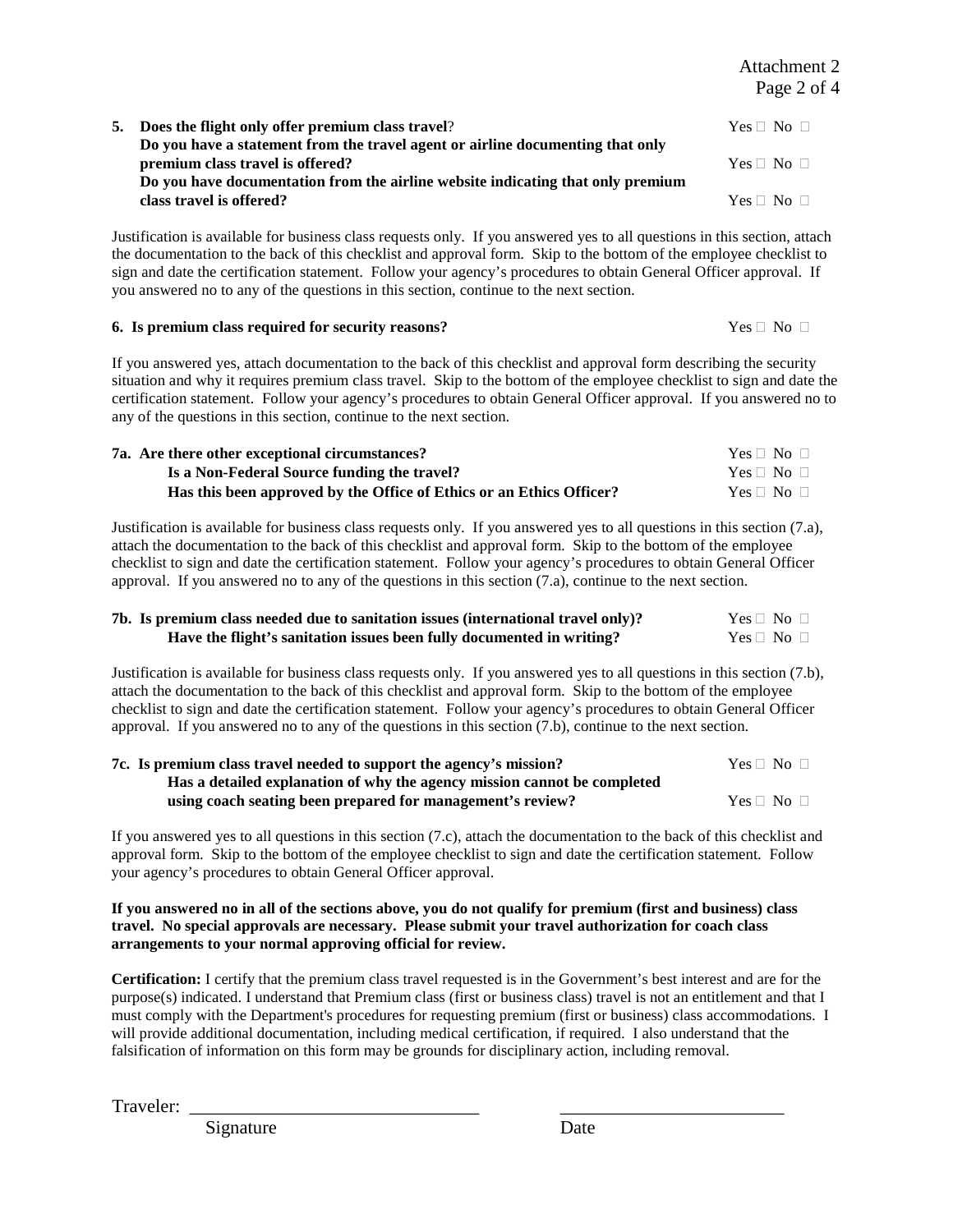# **Department of Agriculture Approval Form for Premium (First and Business) Class Travel**

Agency: \_\_\_\_ Traveler's Name: \_\_\_\_\_\_\_\_\_\_\_\_\_\_\_\_\_\_\_\_\_\_\_ Travel Dates: \_\_\_\_\_\_\_\_\_\_\_\_\_\_\_\_\_\_\_\_\_\_\_\_\_\_

|                  | <b>Class of</b>    |                                                                 |                                                                                                  |
|------------------|--------------------|-----------------------------------------------------------------|--------------------------------------------------------------------------------------------------|
| No.              | <b>Travel</b>      | <b>Description</b>                                              | <b>Documentation Required</b>                                                                    |
| 1.               | Business $\Box$    | Use of premium class is required to accommodate a disability    | Disability must be sustained in writing by a medical authority and provided to supervisor;       |
|                  | $\Box$<br>First    | or special need.                                                | supervisor must certify that travel, in other than coach, class is required; must be dated       |
|                  |                    |                                                                 | within the prior six months of travel (or indicates a permanent disability); and                 |
|                  |                    |                                                                 | documented that the disability cannot be accommodated using a cheaper alternative                |
|                  |                    |                                                                 | method of travel (i.e., two coach seats).                                                        |
| 2.               | Business $\square$ | Where the origin and/or destination are outside the continental | Documentation of flight time; the need for business class; and traveler's schedule               |
|                  |                    | United States (OCONUS), and the scheduled flight time,          | showing the traveler reporting for duty immediately following the flight with no rest            |
|                  |                    | including stopovers and change of planes, is in excess of 14    | period.                                                                                          |
|                  |                    | hours and you are scheduled to report to duty the following     |                                                                                                  |
|                  |                    | day or sooner.                                                  |                                                                                                  |
| 3.               | Business $\square$ | No space is available in coach class accommodations in time     | Supporting documentation to be provided, i.e, screen prints or certification from the            |
|                  | First<br>П         | to accomplish mission, which is urgent and cannot be            | Travel Management Center; explanation of why the flight is so urgent; and the day/time           |
|                  |                    | postponed.                                                      | traveler is reporting for duty upon arrival.                                                     |
| 4.               | Business $\square$ | Use of business class results in cost savings to the            | A cost comparison must be provided showing the savings to the Government.                        |
|                  |                    | Government.                                                     |                                                                                                  |
| 5.               | Business $\square$ | Regularly scheduled flights only provide premium class          | Documentation to be provided indicating that no coach seating is offered on that flight          |
|                  |                    | accommodations.                                                 | and an alternative flight is not available, i.e., screen prints or certification from the Travel |
|                  |                    |                                                                 | Management Center.                                                                               |
| 6.               | Business $\square$ | Security.                                                       | Explanation of the security issue.                                                               |
|                  | First              |                                                                 |                                                                                                  |
| $\overline{7}$ . | Business $\Box$    | Exceptional Circumstances.                                      | Full documentation of the exceptional circumstances, which includes Federal Travel               |
|                  | First<br>П         | Non-Federal Source (business only) □                            | Regulation justifications for foreign flight sanitation, payment from a non-Federal source,      |
|                  |                    | Sanitation Issues (business only) $\Box$                        | and mission criteria.                                                                            |
|                  |                    | Agency Mission (first or business) $\Box$                       |                                                                                                  |

General Officer Reviewing Request (print name) \_\_\_\_\_\_\_\_\_\_\_\_\_\_\_\_\_\_\_\_\_\_\_\_\_\_\_\_\_\_\_\_\_

Approved:  $\Box$  Denied:  $\Box$ 

Approving Official: \_\_\_\_\_\_\_\_\_\_\_\_\_\_\_\_\_\_\_\_\_\_\_\_\_\_\_\_\_\_\_ \_\_\_\_\_\_\_\_\_\_\_\_\_\_\_\_\_\_\_\_\_\_\_\_

Signature Date